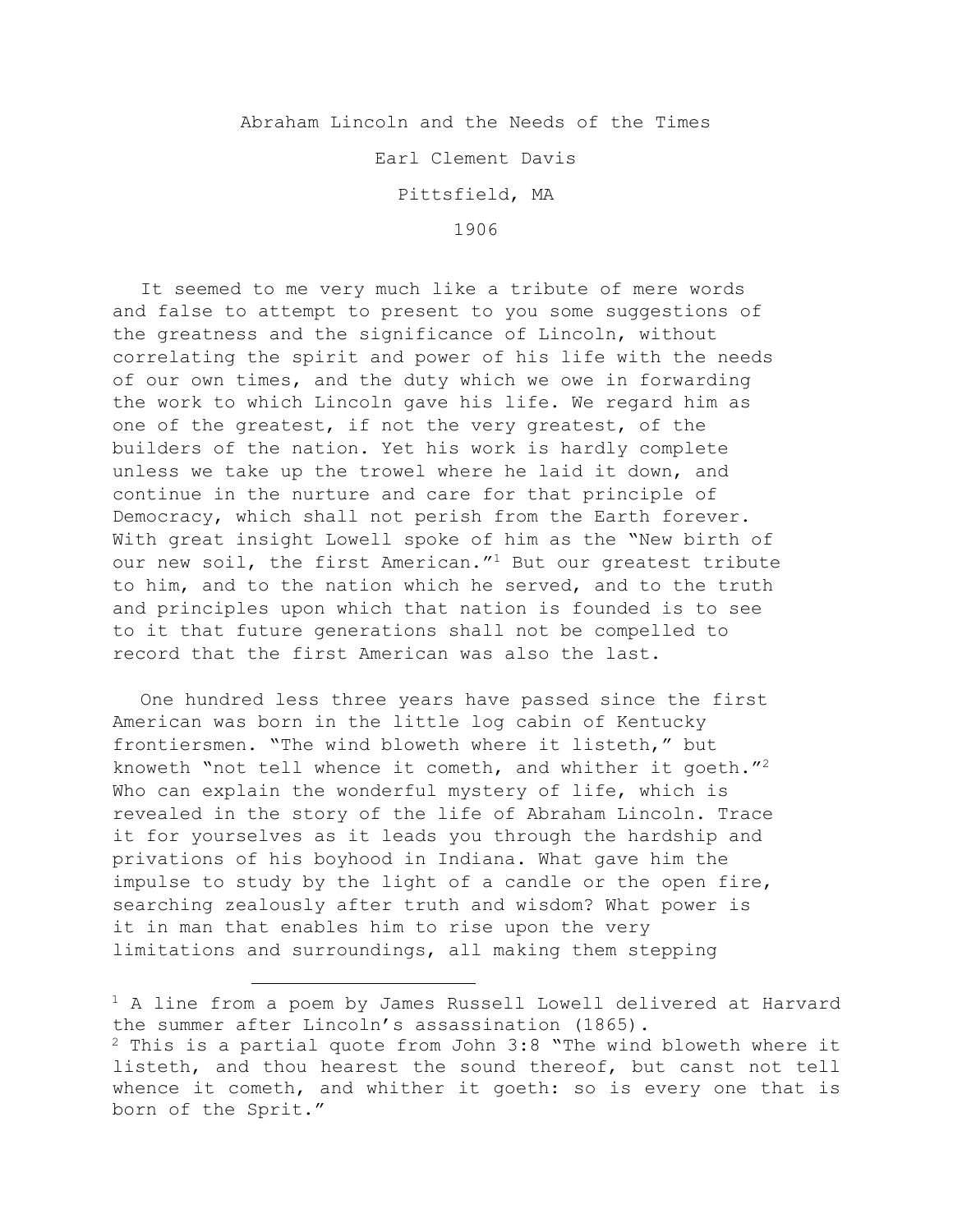stones to the lofty pinacle of the greatest man of the greatest nation of the Earth?

What was there in his nature that made him look with horror and righteous indignation upon the system of slavery when for the first time he saw it as he gained his first knowledge of the world in the trip to New Orleans in 1830? What was it that gave him the courage at the age of 22 to announce himself as candidate for the state legislature, and publish the platform upon which he stood? He had no friends of wealth or influence, but little education, and no experience. But here his political career began.

What was the power in him that enabled him [to] feel the pulse of the nation and amid the turmoil, strife and agitations of those bitter years of conflict to read aright the hand writing on the wall? Never once did he flinch. Never once did he waver, even when temporary defeat seemed to belie the very principles upon which he stood.

What power was that in him that enabled him when he came to the White House in 1861 to meet the situation, and perform the work where unto he was called? He had no training as a statesman, and yet he handled with a skill which has never been surpassed the delicate and complicated problems which arose in the affairs at home and in the relations with foreign nations.

What power carried him through all the trials of abuse, criticism and intrigue which he had to face from the day he set his foot upon the capitol steps until the night when he fell a victim to the hand of a man of mistaken judgement? I ask these questions because they are forever coming before when I read the story of his life, and more than that because I feel that upon the answer which we give to these questions rests the solution of the problems before us today.

What kind of a man was he?

He was honest. Not honest because it was the best policy, nor because it was convenient, but because he knew that it was right. We may look with indifference now upon that extreme type of honesty which he exercised. We may think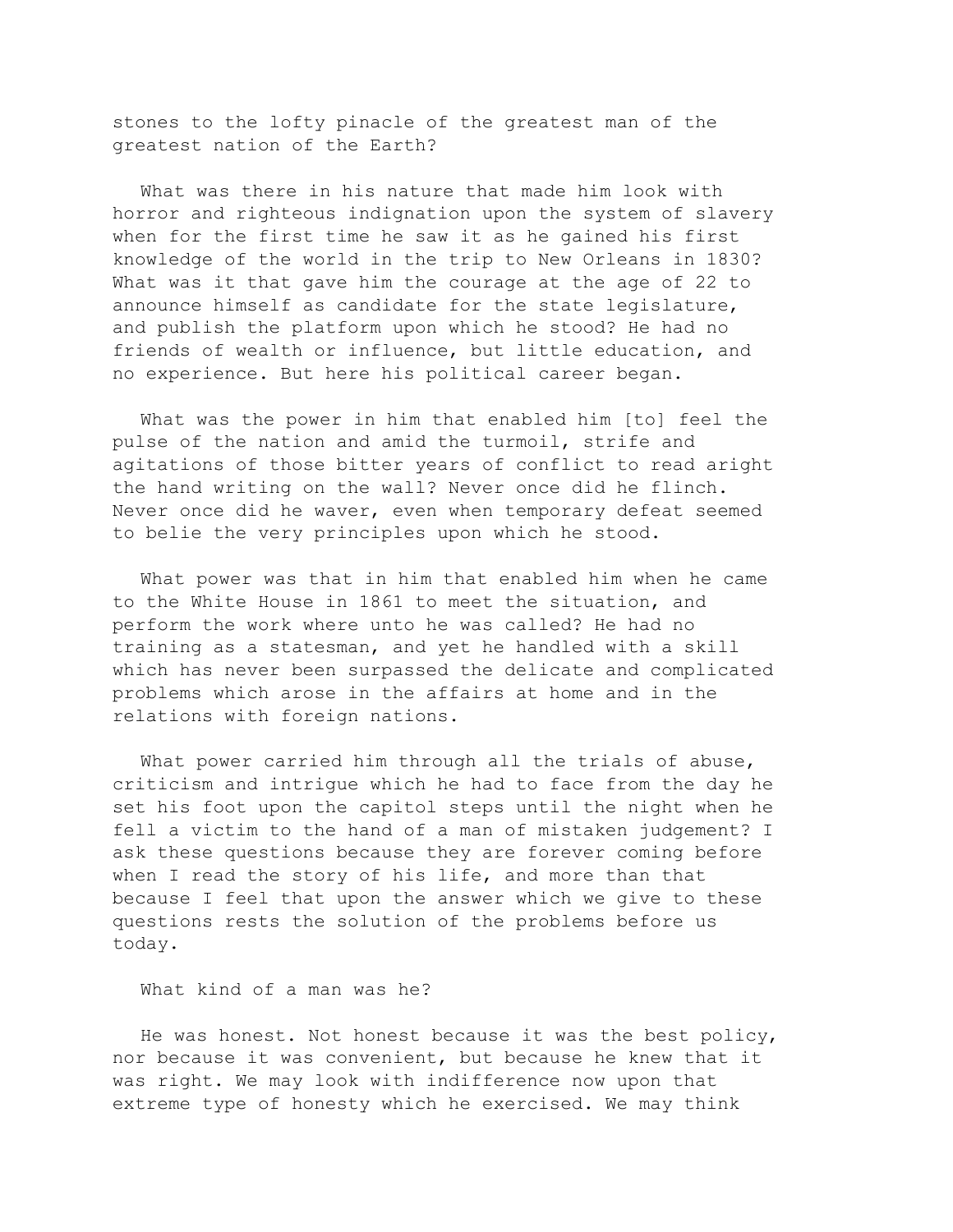that he was stretching a point when after a long day's work he feels bound to travel three miles to correct a mistake of six pence made in giving change. It would puzzle many public officials today to feel that when they are called upon to settle accounts, they could go to their trunk, and pull out the exact amount tied up in an old blue stocking, and feel that it had been waiting there for years.

The stain of reproach would be {???} from the legal profession if every lawyer should feel as Lincoln did, and act as Lincoln did, when at one time "he was prosecuting a civil suit, in the course of which evidence was introduced showing that his client was attempting a fraud. Lincoln rose and went to his hotel in deep disgust. The Judge sent for him. He refused to come. 'Tell the judge,' he said 'my hands are dirty. I came over to wash them.'" $3$  So deep rooted was his sense of honesty so firmly did he believe in the absolute necessity of keeping his hands unsoiled by any act of dishonesty that when he was in the legislature at a critical moment after a long discussion over a bit of jobbery, he was asked his opinion. The whole affair was closed by his reply:

> You may burn my body to ashes and scatter them to the winds of heaven; you may drag my soul down to the regions of darkness and despair to be tormented forever; but you will never get me to support a measure which I believe to be wrong, although by do so I may accomplish that which I believe to be right.

Somewhere in that big {???} {???} man there lurked a power which we need today more than we need education, more than we need reform. That power is plain, hard, clear-cut honesty which will suffer any defeat rather than a victory bought by a stain of dishonesty. Chas. E. Hughes, whose fame as the insurance investigator has made a public {???} gives us this very point saying "What we need is a revival of the sense of honor. We want to hear less of the man who

<sup>3</sup> Davis is quoting Frederick Trevor Hill. *Lincoln, the Lawyer.* New York: The Century Co. 1906, pp 498-9.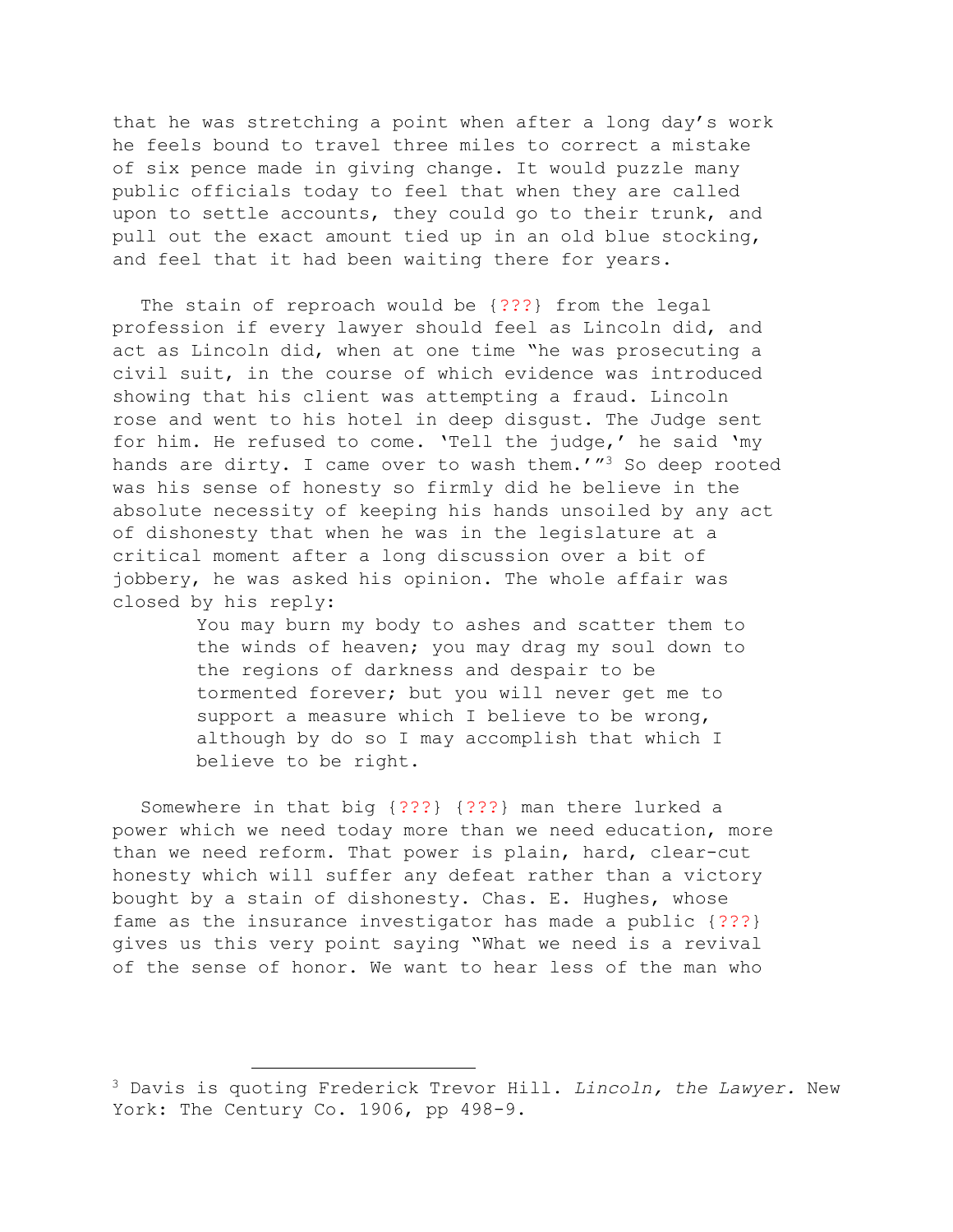began poor and amassed riches, and more about the man who lived unsullied, though he dies poor."4

To the problems of his life Lincoln carried a moral code based upon absolute and uncompromising honesty, the integrity of his own life, and the integrity of the life of others.

Are we facing life with the same honesty?

When he made his Gettysburg speech in 1863, amid the most impressive surroundings and in the most trying times of his life, he gave expression to the greatest thoughts that have ever been uttered in the history of the world. They were the thoughts of Democracy.

We forget with what toil and sacrifice and loss of life the seeds of democracy were saved from the wreck of the old world, planted and nurtured in this country, but he did not forget, because the ideas of Democracy were vital to him. He believed in them, and he lived them not alone in the little frontier town of New Salem, but when he became the head of the nation. When opening the great address with these words, "Fourscore and seven years ago our fathers brought forth on this continent a new nation, conceived in liberty, and dedicated to the proposition that all men are created equal." He was not giving expression to a mere intellectual speculation, but was speaking a truth which found its incarnation in his own life. He regarded himself as a man and he regarded others as men, meeting them as man-to-man, not holding himself above the town drunkard whom he could pick up in the street, and carry to the inn for treatment like the good Samaritan of old, or regarding

 $4$  Charles E. Hughes, at the time this sermon was written in 1906, had just completed an investigation of the insurance industry revealing significant corruption. He went on to serve as the Governor of New York (1906-1910), Associate Justice of the Supreme Court (1910-1912) and was the unsuccessful Republican nominee for President, when Woodrow Wilson was elected in 1912. He served as Warren G. Harding's Secretary of State (1920-1925). He rejoined the Supreme Court as Chief Justice in 1930 until he retired in 1941.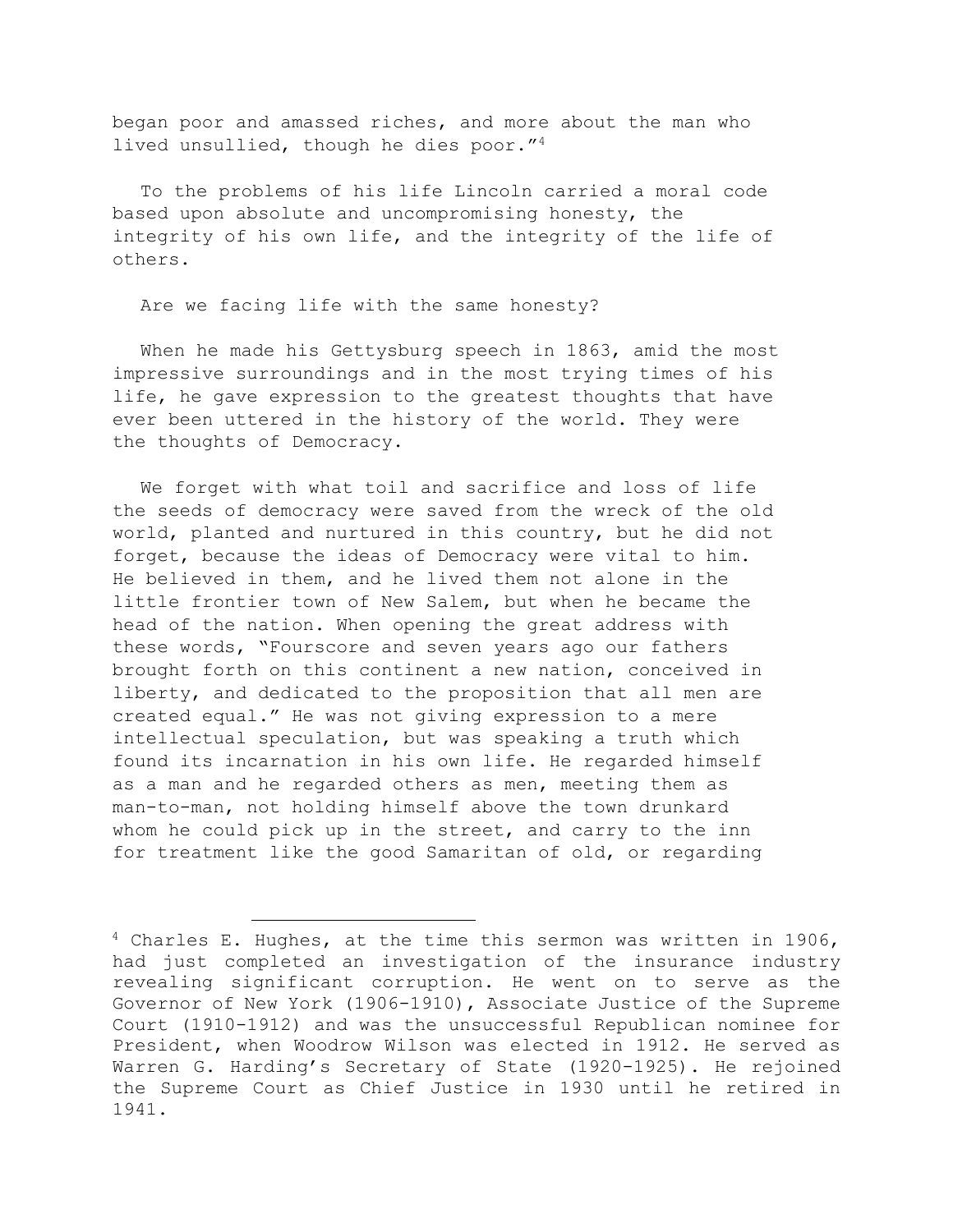himself beneath the most prominent man whom he met in his life.

Most of us betray the smallness of our natures by holding ourselves above those who are less fortunate than ourselves, and whining and {???} like a {???}{???} when we come into the presence of those who happen to be more fortunate. It takes a man to believe in and to live the ideas of Democracy. Any whimpering, squibbing cad can stand upon the shoulders of some less fortunate being below him, and grasp frantically after the coattails someone above. So [for] Lincoln the proposition that all men are created equal was a practical vital principle of his life, and according to that principle he lived. It was because of his implicit faith in the soundness and integrity of the plain people that gave him such confidence in public opinion and enabled him to lead the nation through those dark years. His power and his strength as a leader rested in this that he was subservient to no one, but was the servant of all, in a government of the people, by the people and for the people.

His confidence in human nature, and his recognition of man as a man, was not the trusting credulousness of ignorance, but the direct fruit of knowledge. He knew human nature. He understood all the windings, in and out, of the human mind, and could meet a man of any trade or calling and in a very short time discover the inner workings of the person. This keen and sympathetic response to other minds resulted in two very marked characteristics of Lincoln.

The first was his keen sense of humor a trait which belonged to and developed with his democracy. It rested upon his appreciation of human nature, and from all the strange people that he had met he had gleaned a great store of anecdotes and tales illustrative of the idiosyncrasies of human nature. When he was president he used to seek relaxation in telling these stories to the ready listeners who clustered about him. It is said that at one time when he was attending court that the judge on the bench had to interrupt a group over in the corner to whom Lincoln was telling stories. Then he called one of the men to the bench immediately and said, "What was that story Lincoln was telling?"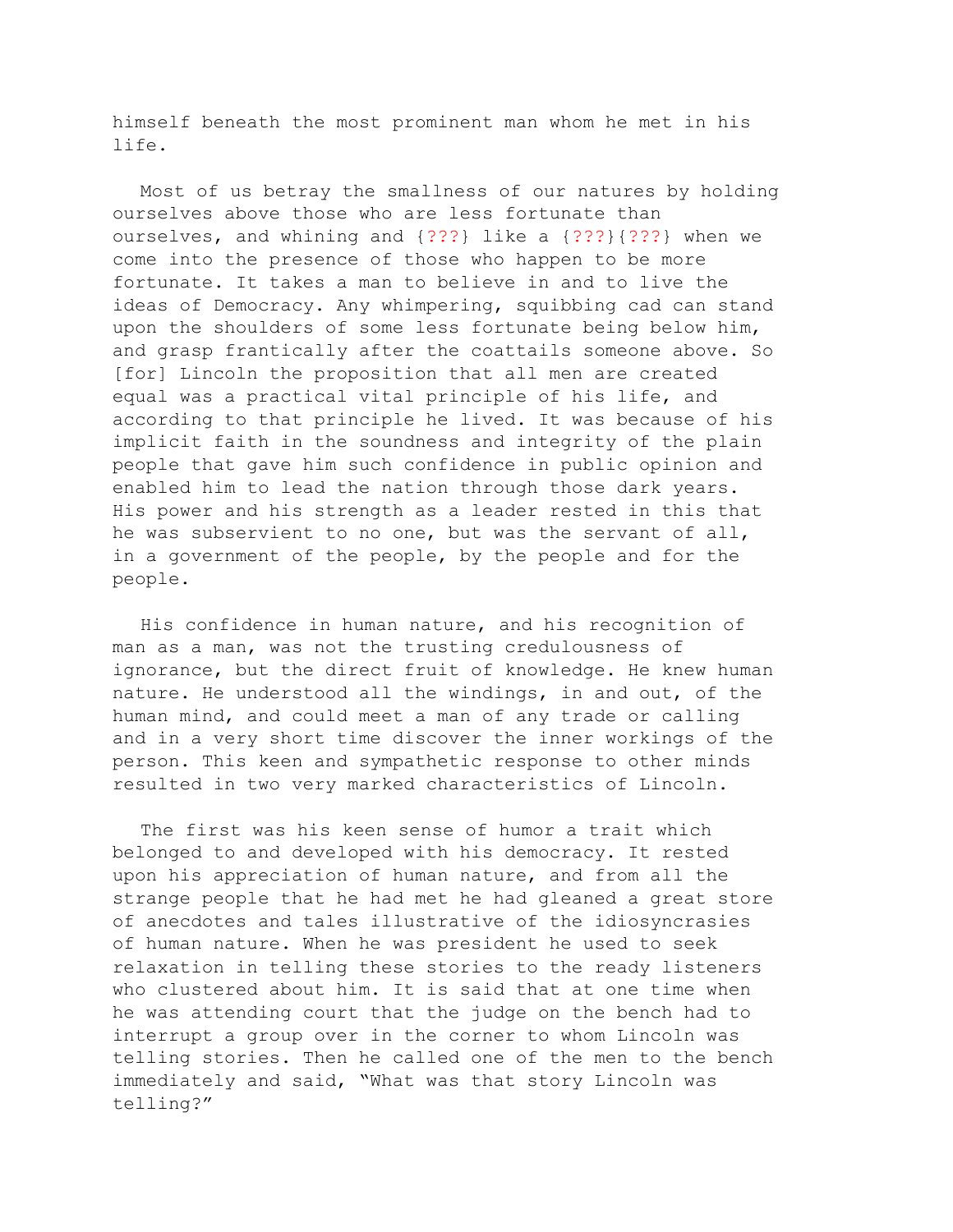He was a habitual reader of humorous literature and in the long sleepless nights of the dark days of the war he used to while away the hours by reading {???}, Bill Nye and others.

But the same insight into human nature enabled him to see the pathos of life, and no man in public life has shown more tenderness and forgiveness than Abraham Lincoln. All the stories told of his pardons, and his deeds of fine kindness pay a tribute to a side in his nature which is often lacking in great men. It made no difference who came to him, whether it was the poor woman or the man of influence, he was forever granting pardons, so that the generals had to request him not to, because it interfered with the discipline of the army. In spite of this he still continued to pardon, and he once said, "If I have one great sin, it is the inability to say no." Because it contains so much of that deep appreciation of human nature upon which his whole life rested, and out of which it evolved, because it shows so much of his tendencies and sympathy, and above all his spirit of forgiveness, I must repeat the closing paragraph of his 2nd inaugural.

> With malice towards none, with charity for all, with firmness in the right, as God gives us to see the right let us strive on to finish the work we are in to bind up the nation's wounds, to care for him who shall have borne the battle and for his widow and his orphan—to do all which may achieve and cherish a just and lasting peace among ourselves and with all nations.

To our civic and social life do we today bring this deeprooted vital Democracy resting upon faith in Human Nature?

I have spoken of his faith in his own integrity, and how that expressed itself in his honesty, his unwillingness to soil himself in what was wrong and dishonest. I have spoken of his faith in the integrity of human nature, and the vital Democracy which rested upon that faith. I come now to speak of his deep religious nature, his faith in God, upon which both his honesty and his Democracy rested.

I am well aware of the fact that he has not always been regarded as a religious man, that he was even spoken of as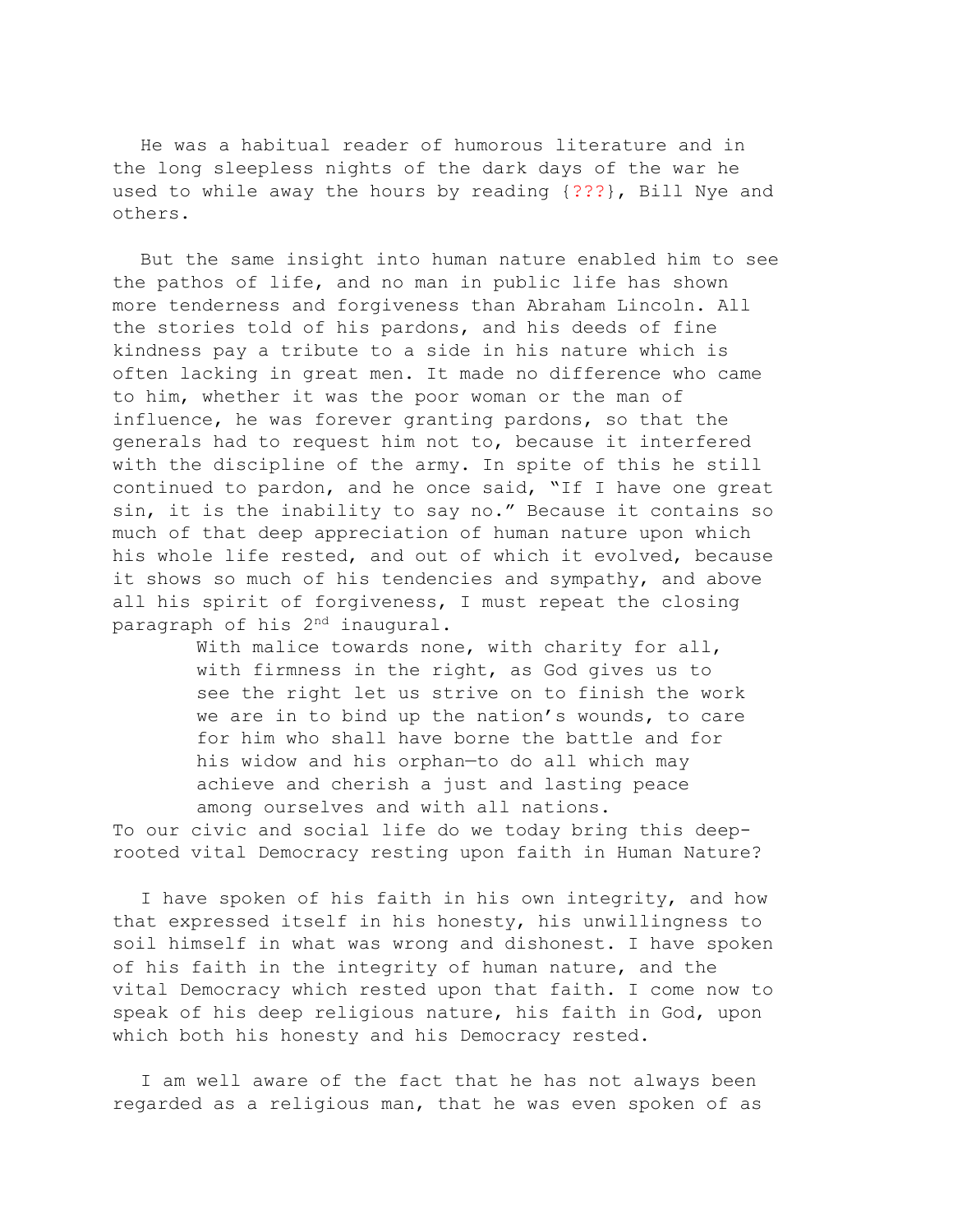an Atheist, and infidel, but the {???} of judgement have not always been just.

Let us approach this by the way of deed. One cannot read the well-known story of how he found the town drunkard lying in the street one night, and carried him on his back to the inn, and cared for him as he would for a brother, without thinking of the beautiful parable of the good Samaritan which Jesus tells.

But such things are not always regarded as evidences of Religious life, and in as much as he had read from Paine's *Age of Reason,* did not believe that all of the Bible was inspired, and did not believe in the miracles, he has been spoken of as an Atheist. So I wish to speak of one or two things in which is revealed a deep religious nature. He once said,

> Whenever any church will inscribe over its alters as a qualification for membership the Savior's condensed statement for the substance of both law and gospel, 'Thou shalt love the Lord thy God with all thy heart, and with all thy soul, and will all thy mind, and thy neighbor as thyself,' that church will I join will all my heart and soul.

In the dark days when the outlook for the Union was black, he used to go alone with God and give himself up to prayer. "I have been driven many times to my knees," he once remarked, "by the overwhelming conviction that I had nowhere else to go. My own wisdom, and that of all about me seemed insufficient for that day." That must have been a wonderful sight to see that great God fearing man alone, at night, when all the city was sleeping, pouring out the hopes and doubts and fears of his soul to God in prayer.

One thing more as to his religious life and the direct bearing it had upon the way in which Lincoln served his country. The Diary of Secretary Chase contains the following entry for the day the Proclamation of Emancipation was issued. He quotes the President saying these words,

> When the Rebel army was at Fredericksburg, I determined as soon as it should be driven out of